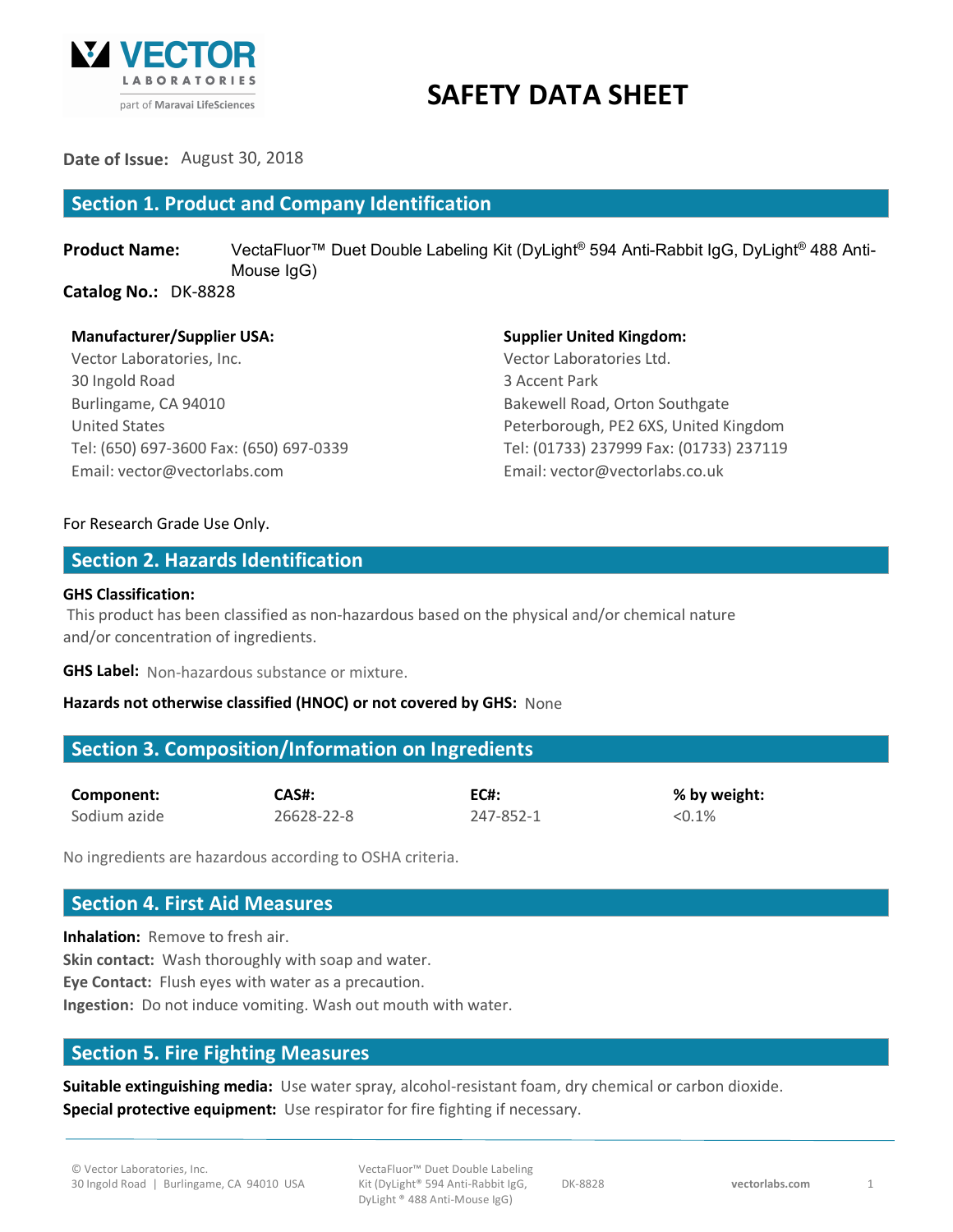

# **SAFETY DATA SHEET**

## **Section 6. Accidental Release Measures**

Wear protective clothing to prevent contact with eyes and skin. Ensure adequate ventilation. Collect on absorbent material and dispose of according to federal, state and local environmental regulations.

## **Section 7. Handling and Storage**

**Handling:** Use only with adequate ventilation. Wear eye protection and compatible chemical-resistant gloves. Handle in accordance with good industrial hygiene and safety practice. **Storage:** Keep container tightly closed and store according to product label.

## **Section 8. Exposure Controls/Personal Protection**

**Exposure limits:** Contains no substances with occupational exposure limit values. **Engineering controls:** Use enclosures, local exhaust ventilation or other engineering controls to keep airborne levels below recommended exposure limits.

## **Personal protection:**

**Hand protection -** Compatible chemical-resistant gloves. **Eye protection -** Chemical safety goggles. **Skin protection - Lab coat.** 

## **Section 9. Physical and Chemical Properties**

**Appearance:** Liquids. **Flash Point:** Not determined. **Melting point:** Not determined. **Solubility:** Not applicable.

**Odor:** None. **Autoflammability:** Not determined. **pH:** Not determined. **Vapor pressure:** Not determined. **Boiling point:** Not determined. **Relative density:** Not determined.

## **Section 10. Stability and Reactivity**

**Chemical stability:** Stable under recommended storage conditions.

**Conditions to avoid:** Acidic pH.

**Materials to avoid:** Strong oxidizers. May react with lead and copper plumbing to form highly explosive metal azides. **Hazardous reactions/decomposition products:** Carbon monoxide, carbon dioxide, nitrogen oxides.

## **Section 11. Toxicological Information**

**Acute toxicity:** Product does not present an acute toxicity hazard based on known or supplied information. **Chronic toxicity:** None known.

## **Section 12. Ecological Information**

No data available.

VectaFluor™ Duet Double Labeling Kit (DyLight® 594 Anti-Rabbit IgG, DyLight ® 488 Anti-Mouse IgG)